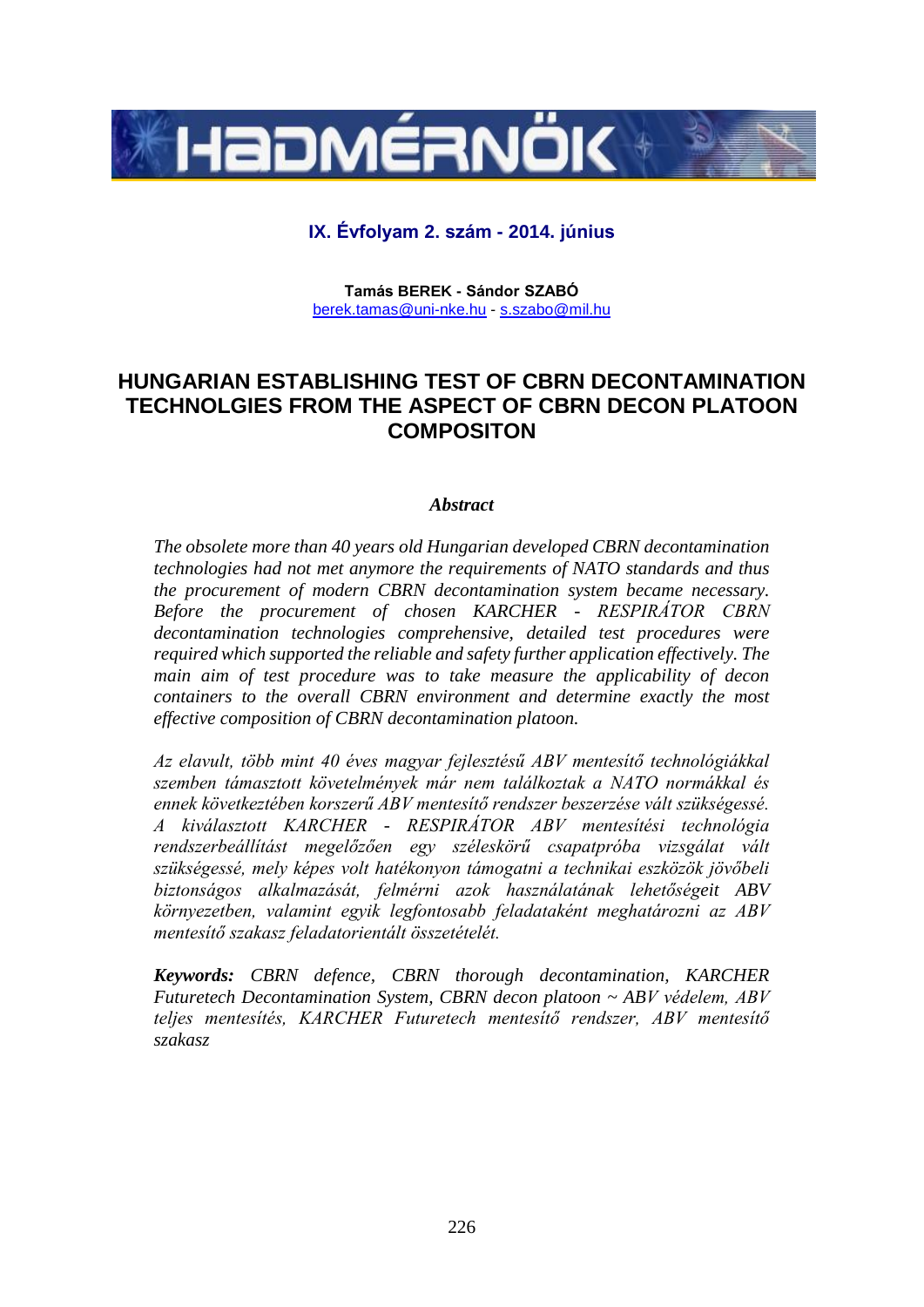#### **PREAMBLE**

CBRN situation in operational theatre due to using of CBRN weapons can be characterised with contaminated terrain, fires, obstacles, damages, contaminated air with radioactive products, and these make carrying operations, development of tactical success and work of combat support troops to eliminate strike consequences difficult. [1]

Our forces must be prepared to conduct operations in a CBRN environment with minimal degradation. At the theatre operational level, CBRN defense involves protection for forces and the means to remove or cope with operationally significant hazards in the area of responsibility. Contamination avoidance, physical protection, CBRN defense measures, and decontamination are the primary principles of CBRN defense.

Depending upon his estimate of the actual threat, the commander has to consider the need to implement NBC protective measures. Troops threatened by the CBRN strike, should be warned and the commander will have to decide whether his force should continue to hold, disperse, or seek to interlock with the enemy. The commander subjected to CBRN attack has two basic options: to move or remain in place. Before deciding to move he must consider inter alia: the need to decontaminate before occupying a new position. CBRN defence units will monitor units passing to the rear for contamination and conduct decontamination operations to prevent the spread of contamination. [2]

Decontamination stops the erosion of combat power and reduces the possibility of additional casualties from inadvertent exposure or failure of protection. The extent of and time required for decontamination depends on the tactical situation, mission, degree of contamination, and other alternatives to decontamination, such as deferring the use of the equipment. Forces should ordinarily decontaminate only that materiel needed for completion of the mission. Depending on agent type and weather conditions, decontamination may not be required because of natural weathering effects (temperature, wind, and sunlight). Non-mission essential equipment would have the decontamination deferred, or natural weathering could be used. [3]

Depending on the level of use of CBRN weapons in a theatre, there may be a need for a surge capability for decontamination units. Current combat forces are configured to cope with only sporadic use of CBRN weapons. In this case the rapid and accurate conduct of decontamination activities is very important both in defence and in offense in order to help commanders maintaining combat power and manoeuvre flexibility.

#### **INTRODUCTION OF TESTED CBRN DECONTAMINATION DEVICES**

The Hungarian Ministry of Defence Development and Logistic Agency launched public procurement process in harmony of Hungarian Defence Forces development plan for establishing modern CBRN decontamination ability in 2008. The final part of this public procurement process was to carry out establishing test concerning 2 pieces DECOCONTAIN 3000 GDS decontamination containers, 1 piece personal decontamination container and 1 piece decontamination equipment-, chemical solution storage container. These CBRN decontamination technologies made by the German Kärcher Futuretech GmbH and the dealer firm were the Hungarian Respitátor Zrt.

The establishing test is focused the following three different kinds of vehicle mounted CBRN decontamination devices: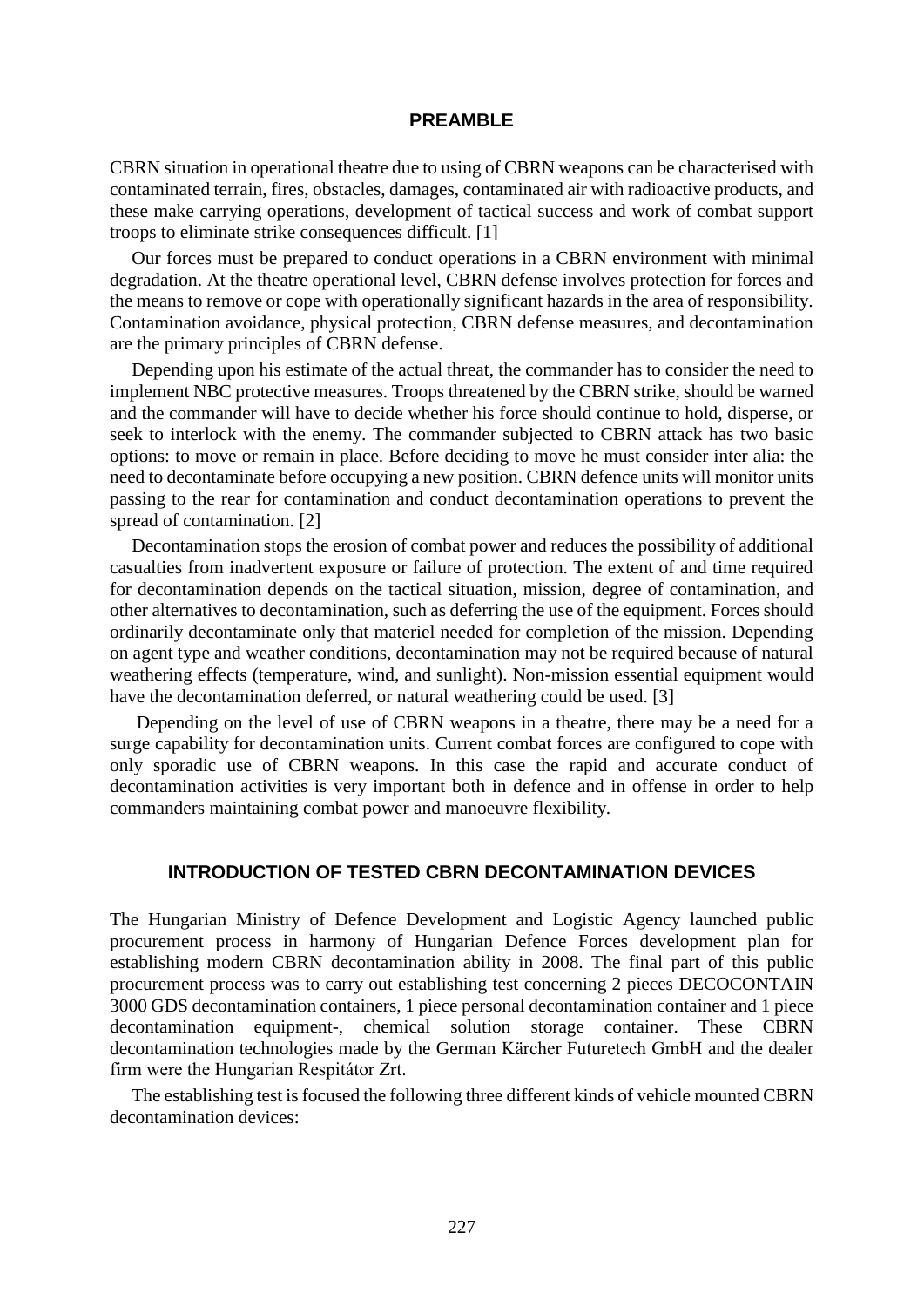# **The DECOCONTAIN 3000 GDS SYSTEM:**

The RÁBA H-25 truck mounted DECOCONTAIN 3000 GDS container can ensure such a technical basis which is able to establish a complete decontamination station and it is effectively suitable for simultaneous CBRN decontamination for vehicles, persons, equipment and routes.

*Vehicle decontamination* procedure contains three different treatments:

- 1. During pre-treatment, the main physical contamination like mud and sludge are removed from the surface of tanks or vehicles by applying cold water under highpressure (approx. 60 bar) using the HD 4000 decon module with two high-pressure spray lances.
- 2. During the main treatment, the vehicle is covered by special decontamination solution foam. The main treatment depends on the type of CBRN contamination:
	- a) C decontamination: Detoxification using the highly effective GDS 2000 detoxification solution (AMGDS 2000 decon module)
	- b) B decontamination: Disinfection using the effective BDS 2000 disinfectant system (HDS
	- c) 12/14-4 ST decon module)
	- d) RN decontamination: Radioactive decontamination using the highly efficient RDS 2000 hot foam (HDS 12/14-4 ST decon module).
- 3. During post-treatment, the decontamination residues are removed from the decontaminated surface using hot water under high-pressure (approx. 80 °C and 60 bar) and hot steam (approx. 140 °C) which is applied via one or two high pressure spray lances.

*Personal equipment decontamination* is carried out using hot gas/hot steam in a specially designed hot gas/hot steam chamber. Thermal biological and chemical decontamination depends on temperature and time. Optimal decontamination temperatures can increase between 130 °C and 170 °C within hot gas/hot steam chamber and 20 minutes continuous operation duration ensure effective CB decontamination.

*Decontamination of the interior* can be carried out by means of a highly efficient aerosol technology using a special thermal aerosol generator. The bio contaminated interiors like vehicle cabins, aeroplanes and buildings are decontaminated by SN 50 Decon hot fogger. This thermal aerosol generator atomises the active agent of the thermally stable peroxyacetic acid (Wofasteril SC 250) in an effective droplet size.

*Decontamination of the route* can be accomplished by two high-pressure spray lances which can cover spray width of more than 2.60 m. The integrated 3000 l water tank can provide to use the DECOCONTAIN 3000 GDS for independent decontamination tasks. [4]

#### **PERSONNEL DECONTAMINATION SYSTEM:**

1

Personnel decontamination container can be used for persons who suffered CBRN contamination and the personal cleaning is urgently needed to avoid harmful effect of CBRN contamination. This system includes 4 pieces isolated inflatable tents<sup>1</sup> for undressing and dressing for males and females. The shower container is located in the center where the personal decontamination is carried out. The shower water is supplied via hot water module integrated into the container. The waste water can be pumped off, collected and it can be used for material decontamination pre-treatment. Personnel Decontamination System consists of personal decon scaffold with fixed shower heads, waste water collecting basin and pump, collapsible water tanks, water supply module and lighting sets. [5]

<sup>&</sup>lt;sup>1</sup> Personal decontamination tents contain overpressure system and interfaces for providing isolated connection.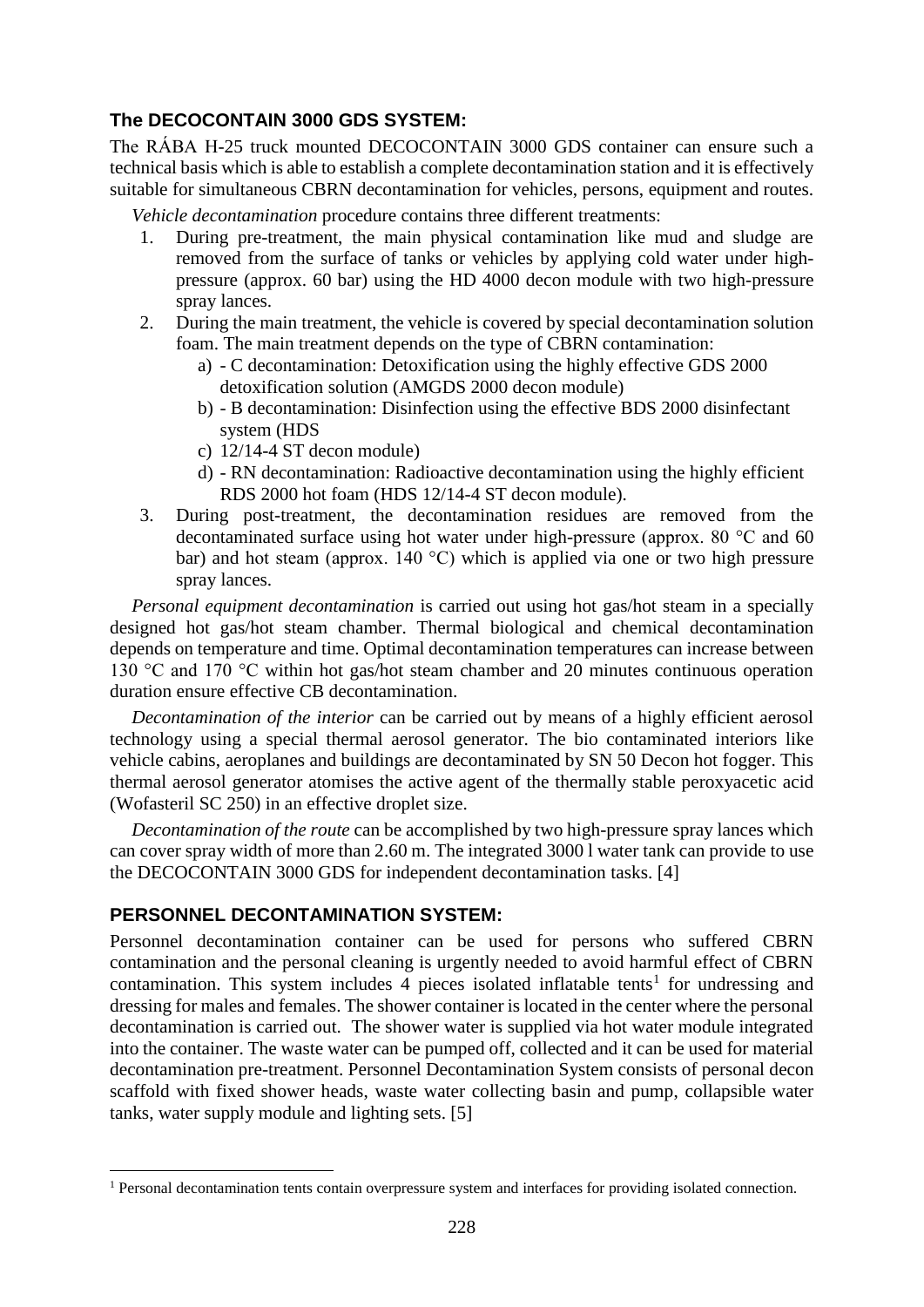#### **Decontamination equipment and chemical solution storage container**

The main function of this container is to provide storage capability for all necessary additional decontamination equipment and decontamination solutions. The container is normal ISO standard and can be transported by RÁBA H-25 truck.

The following items are stored in the container:

- 2 pieces Hot Gas Units with tents;
- 1200 l Chemical-, Biological-, Radiological decontamination solutions;
- 4 pieces tents for personnel decontamination equipment;
- Furniture for dressing and undressing tents;
- Accessories for sensitive equipment decontamination.

#### **METHOD OF ESTABLISHING TEST CONCERNING CBRN DECONTAMINATION CONTAINERS**

The establishing test started in the base of HDF 93<sup>rd</sup> CBRN defence battalion in September 2011 which was carried out by CBRN decontamination company.

The establishing test focused the following parts of examinations:

- utility of main function and method of operation;
- - maintenance and repairing;
- transportability;
- - technical reliability and support;
- - work safety, fire-, electric shock protection and accident prevention regulations;
- required composition of decontamination unit and manning of decontamination platoon;
- conception of preparation course and training methods for operators;
- scheme of CBRN decontamination station;
- performance and efficiency;
- applicability to the HDF disaster relief system.

Committee was established for supervising and evaluating the procedure and result of establishing test. The committee consisted of representatives from HDF General Staff, HDF Joint Force Command, MoD Development and Logistic Agency, HDF CBRN Defence Battalion and Respitátor Zrt. dealer firm. The designated chairman was the chief of operation and training department, HDF Joint Force Command. Meetings were held in every two months for concluding the partial result of establishing test. The official minutes were submitted for HDF Chief of Defence regarding results of meetings.

The testing period was 10 months and it was divided into two separate phases during the examination.

The main aim of first phase was to determine exactly the operational capacities of decon units. The examination clearly revealed the mightiness and weakness of decon and storage containers concerning functional operation of equipment, operation of safety systems, assuredness of continuous operation, applicability summer-, winter season, night and in low visibility conditions, deployment time and standards.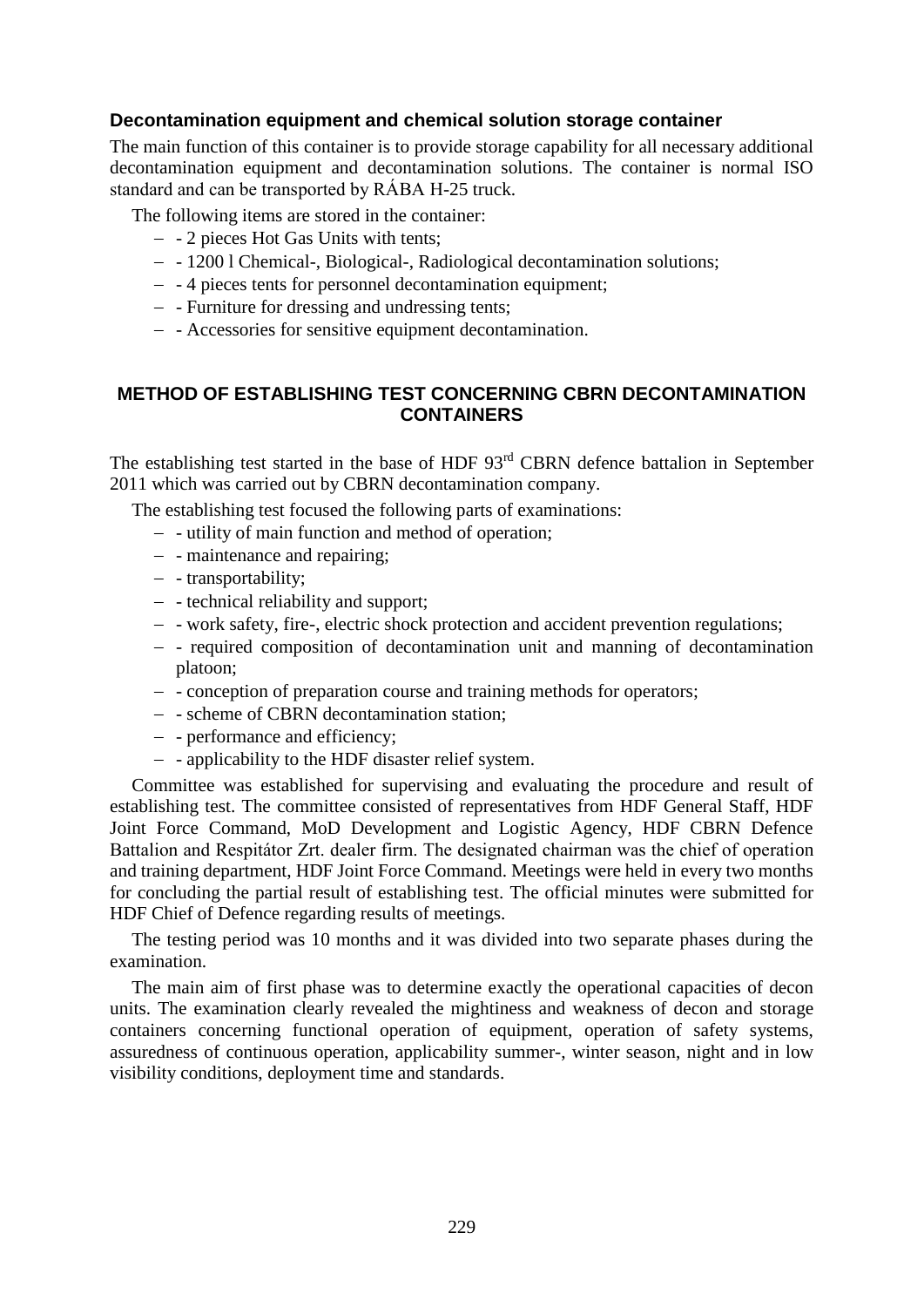

**Figure 1.** Deployment test of personal decontamination container

The examination of second phase was mainly focused to the CBRN decontamination procedures which were carried out by decon containers. This part of establishing test examined the application and impact assessment of CBRN decontamination solution, scheme of CBRN decontamination station<sup>2</sup>, time requirement at the CBRN decon station. One of the main achievements of establishing test was to determine the best composition of decontamination unit and manning of decontamination platoon and the definition of commander's and operators' tasks at the CBRN decontamination station. [6]

## **COMPOSITION TEST OF CBRN DECONTAMINATION PLATOON**

To determine exactly the ideal and most effective composition of CBRN decon platoon was one of the most demanding challenge during the test phase. The CBRN decon platoon is designated to operate all tested decon containers at same time and same place so, the platoon is responsible for establishing decontamination station with full capabilities. That means the decontamination station must consist of vehicle, equipment and personal decontamination sites. Additional requirements are to provide CBRN control points, waste management-, force protection-, logistic supply sites during the all phases of CBRN decontamination process.

Firstly, the development of scheme of decontamination procedure was necessary and the primary intention was the next:

- The 2 pieces DECOCONTAIN 3000 GDS containers have to be used for operating the vehicle decontamination sites.
- The personal decontamination container has to be used for handling contaminated persons and it can provide personal bath cleaning capability.
- The primary function of decontamination equipment and chemical solution storage container is to support the equipment decontamination and provide enough amounts of decontamination solutions for the activities at the area of decontamination station. After the development of scheme of decontamination procedure the next step was to identify exact duration of deployment and redeployment activities regarding the decon containers.

1

<sup>&</sup>lt;sup>2</sup> tools installation, water supply, and contaminated liquids collection of environmentally friendly design options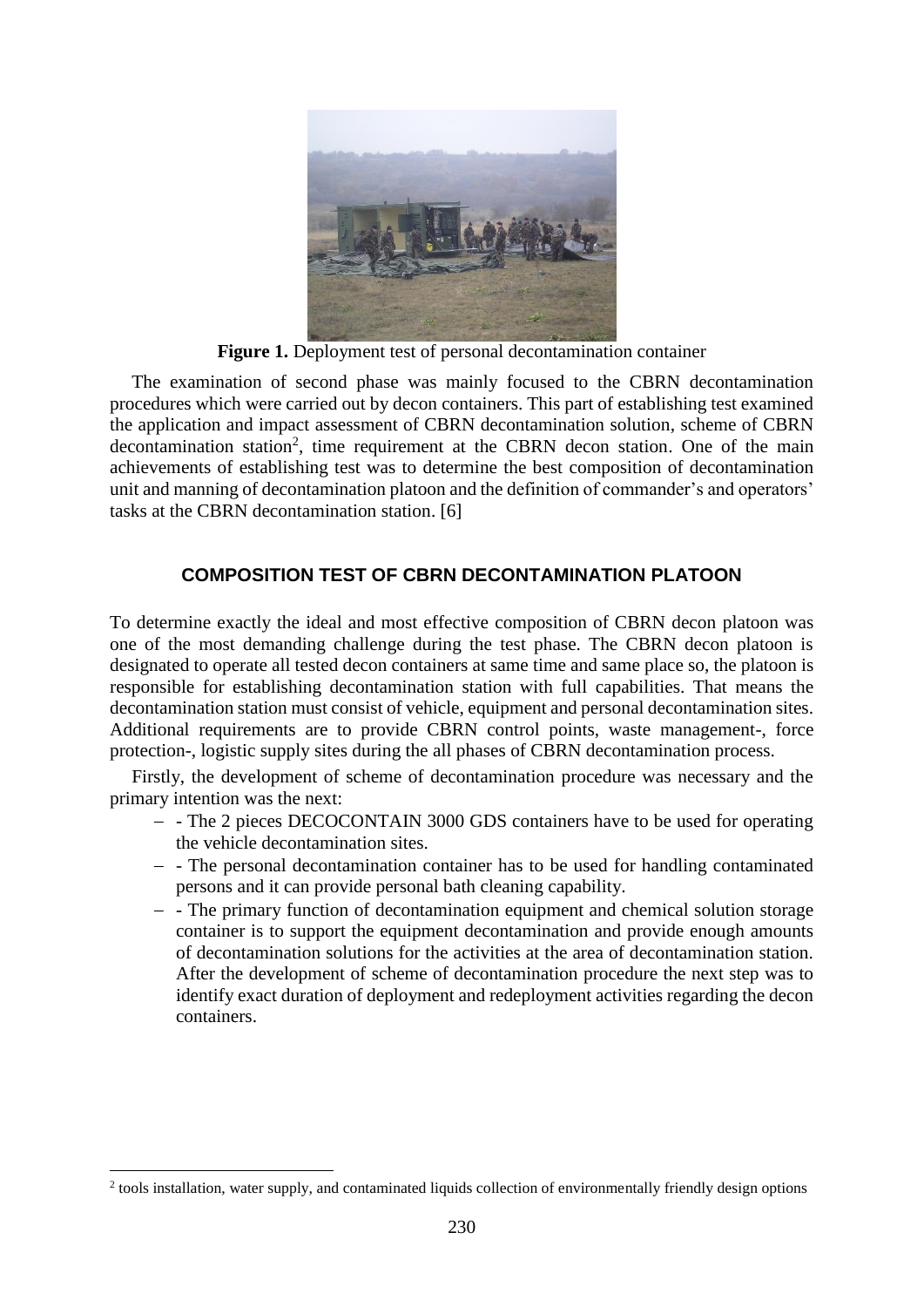

**Figure 2.** Deployment activity of DECOCONTAIN 3000 GDS container

Many typical battlefield tasks, including decontamination activities will require additional time. To form of the number of staff required a heavy protective gear operating personnel exchange, and set aside should also be considered. The developed scheme of CBRN decontamination procedures and the well-determined duration of deployment activities could ensure enough information to design the manning of decontamination platoon. The result of the final composition is the following:

*Platoon staff (3 persons):*

- Platoon leader
- Platoon sergeant
- Driver
- *1. - 2. CBRN decontamination squads (2x10 persons):*
	- Squad leader
	- 6 decon lance operators
	- Driver main module operator
	- Driver decontamination solution operator
	- Driver water supply

*Personal decontamination squad (6 persons):*

- Squad leader
- Module operator
- 2 personal belonging attendants
- 2 drivers personal belonging operators

*Equipment decontamination squad (8 persons):*

- Squad leader
- 4 Hot Gas Unit operators
- 1 weapon decon operator
- 1 driver sensitive equipment decon operator
- 1 driver equipment decon operator
- *CBRN control section (6 persons)*
	- Section leader
	- 4 CBRN controllers
	- 1 driver CBRN controller

The total strength of CBRN decontamination platoon is 43 personnel. The advised technical background of the platoon as the follows: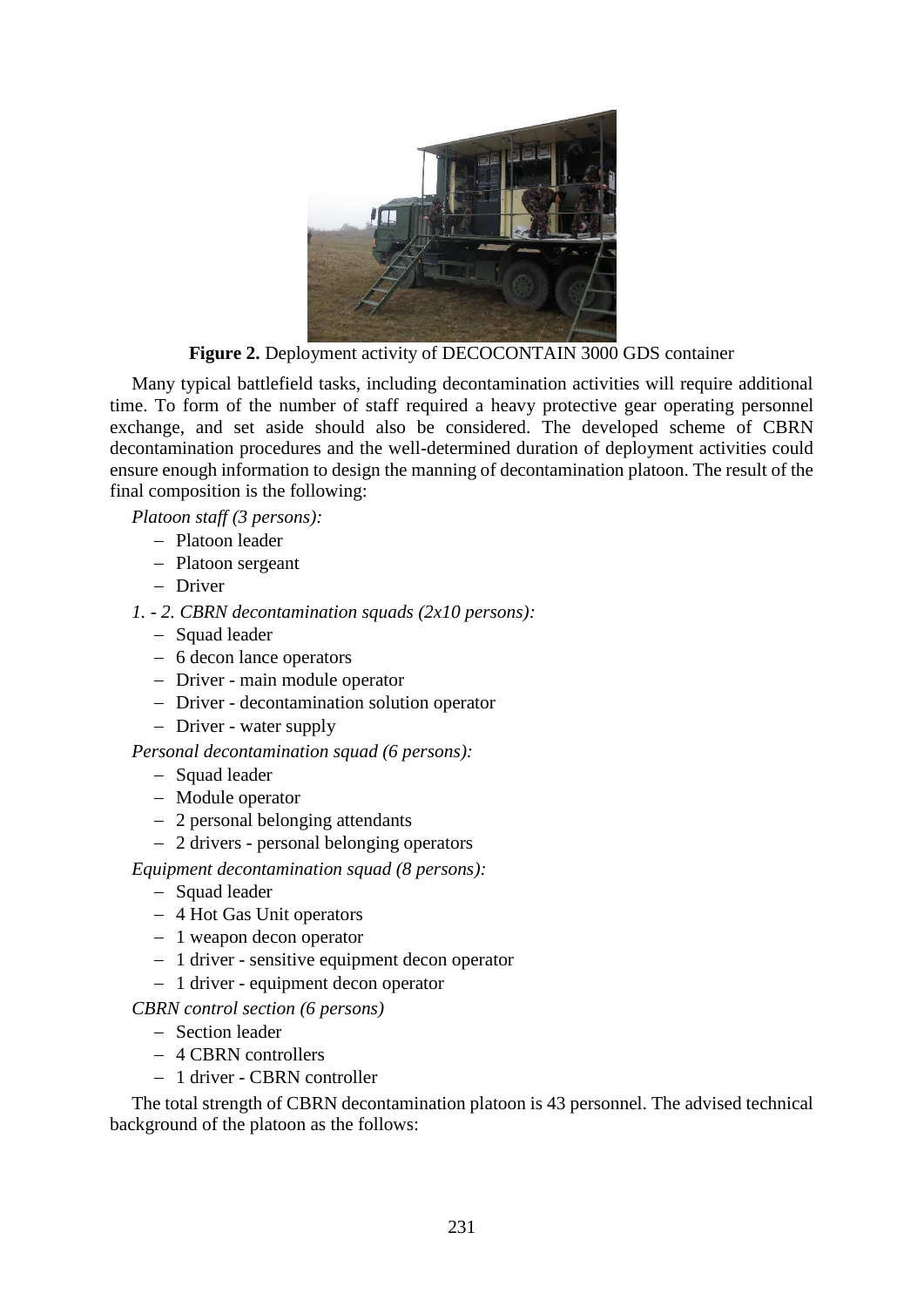| Platoon<br>staff                                         | 1. CBRN decon<br>squads                                                                                                                                                       | 2. CBRN decon<br>squads                                                                                                                                                       | Personal decon<br>squad                                                                 | Equipment<br>decon squad                                                                 | <b>CBRN</b><br>control<br>section                    |
|----------------------------------------------------------|-------------------------------------------------------------------------------------------------------------------------------------------------------------------------------|-------------------------------------------------------------------------------------------------------------------------------------------------------------------------------|-----------------------------------------------------------------------------------------|------------------------------------------------------------------------------------------|------------------------------------------------------|
| <b>MB</b><br>G 270<br>four-<br>wheel<br>drive<br>vehicle | <b>DECOCONTAIN</b><br>3000 GDS                                                                                                                                                | <b>DECOCONTAIN</b><br>3000 GDS                                                                                                                                                | <b>Personal Decon</b><br>Container                                                      | 2 Decon<br><b>Storage</b><br><b>Containers</b>                                           | <b>MB</b><br>G 270<br>four-wheel<br>drive<br>vehicle |
|                                                          | RÁBA H14 high-<br>mobility off-road<br>truck for personal<br>transport                                                                                                        | RÁBA H14 high-<br>mobility off-road<br>truck for personal<br>transport                                                                                                        | <b>MAN</b><br>$HX 32 high-$<br>mobility off-road<br>truck for<br>container<br>transport | <b>MAN</b><br>$HX$ 32 high-<br>mobility off-<br>road truck for<br>container<br>transport |                                                      |
|                                                          | RÁBA H <sub>25</sub> high-<br>mobility off-road<br>truck for container<br>transport<br>RÁBA H <sub>25</sub> high-<br>mobility off-road<br>truck for $8m^3$ water<br>transport | RÁBA H <sub>25</sub> high-<br>mobility off-road<br>truck for container<br>transport<br>RÁBA H <sub>25</sub> high-<br>mobility off-road<br>truck for $8m^3$ water<br>transport | RÁBA H14<br>high-mobility<br>off-road truck<br>for personal<br>transport                | RÁBA H <sub>25</sub><br>high-mobility<br>off-road truck<br>for container<br>transport    |                                                      |

**Figure 3.** The elaborated technical structure of CBRN decon platoon

The suggested technical transportation structure can ensure all aspects of decontamination activities. The transportation vehicles can provide extraordinary mobility and quick response time for platoon members for conducting CBRN decontamination procedures.

#### **SUMMARY**

National Security Strategy of Hungary (NSS) contains that maintaining of international peace and security, prevention and management of possible conflicts are key interests to our country's security. The NSS determines the main challenges to Hungary's security and its international environment such as terrorism and proliferation of weapons of mass destruction (WMD). The combination of these two phenomena is a primary threat to military operations especially in conflict areas where presence of CBRN devices or materials are high risk due to possible possession or production of CBRN weapons. Restructuring of Hungarian Defence Forces and changing their responsibilities triggered the change of military technology and equipment, and this process is still going on. Because of the new challenges to Hungarian Defence Forces together with the changes of military equipment modifications became necessary in combat methods and other operational activities and adequate training programmes for these new procedures. This process is still going on, new tactical methods and procedures became parts of the present operational protocols and regulations, and they have to be introduced into the education. [1]

The establishing test was an outstanding opportunity to gain enough information to create the architecture of CBRN decontamination platoon. During the modeling part of test procedures the capability and operating circumstances of decontamination containers were exactly identified and the gained results were synchronized with personal and technical characteristics of CBRN decontamination platoon. The main achievement of establishing test period was to realize the balance between functionality and personal demands which could help developing the integrity of CBRN decontamination platoon. The verified numbers of personnel and the technical pool are able to cover the full aspects of CBRN thorough decontamination including persons, vehicles and equipment. The determination of personal and technical requirements has not finished concerning the complete CBRN decontamination station yet. Additional